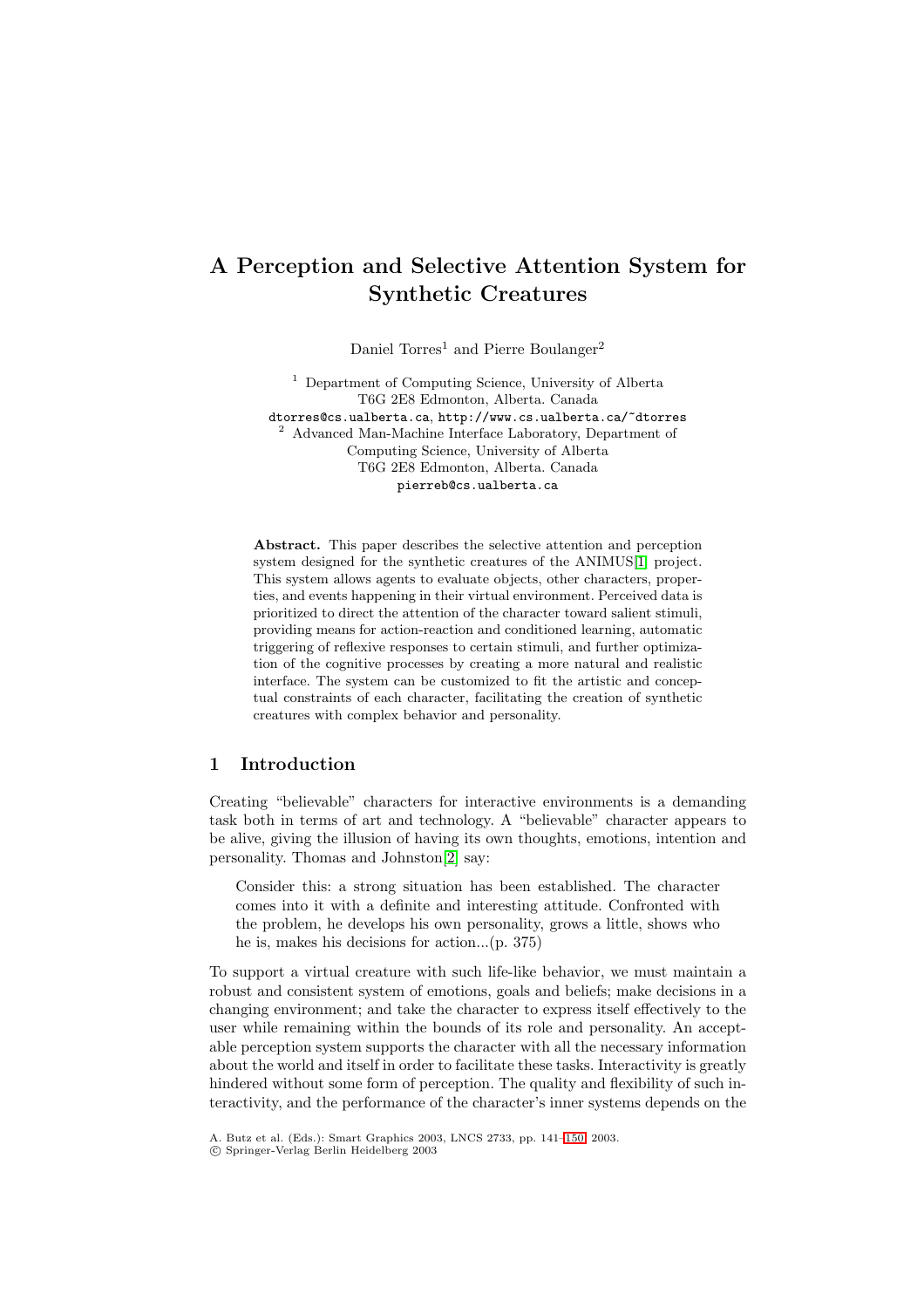<span id="page-1-0"></span>ability of the perception system to convey information in a way that facilitates higher level processes. Evaluating perceived information is an expensive process. It is often needed to measure the impact and significance of the world over the agent's plans and objectives, before a response is generated. Our proposed perception system simplifies this task by means of an *early* discrimination method that prioritizes and highlights interesting stimuli, performs conditioned learning and creates primitive reactive behavior without having to analyze the meaning of sensory data. Broad agents and synthetic characters have become widely used in virtual reality simulations, video games, human training programs[\[3,4\]](#page-9-0), therapeutic tools, support and help systems[\[5\]](#page-9-0), virtual drama[\[6,7,10\]](#page-9-0), and artistic projects. A flexible, customizable and robust perception system provides a solid start for the creation of characters that provoke the illusion of being alive. The rest of this paper is organized as follows: In section 2 we review some previous work. In section 3, we briefly describe the architecture of an ANIMUS system to provide a context for the perception layer. In section [4](#page-2-0) we detail our virtual domain and its characteristics. We also define some basic concepts. The detailed description of the perception architecture, its components, and functionality is given in section [5.](#page-3-0) Section [5.6](#page-6-0) illustrates the perception system with an example.

# **2 Previous Work**

Several research groups are working with broad agents. We are interested in those that incorporate some model of personality, goals and emotions (such systems require more sophisticated perception methods than those which only show reactive behavior). An interesting example is C4, developed by  $\text{Isla}[8,9]$  $\text{Isla}[8,9]$ and the MIT Media Lab: The perception system sees the world through a set of *percepts* (atomical classification and data extraction units) kept in a *percept tree*. When a stimulus is sensed, percepts are used to determine what and how much is known about it. New percepts can be created, and the existing ones refined as needed by the character, each one having its own specialized algorithm to deal with the perceived information. Bates[\[10\]](#page-9-0) presents the Oz Project, in which agents sense the world through data objects that represent property-value pairs. Sensed data can be incomplete, incorrect, or absent. In Kline[\[11\]](#page-9-0), perception is done by physical sensors (heat, proximity, pressure), synthetic vision (detecting objects and their features), and direct sensing (by querying the world). Sensors filter the information coming from the world or other sensors, each one reacting to a spectrum of the sensed data, while other systems get the output and construct specific numerical information that can be interpreted by higher rational systems. An example of perception systems for real robots is found in Velázquez $[12]$ .

# **3 The ANIMUS Project**

Our perception model is part of a bigger project called ANIMUS. Here we briefly mention its basic architecture to illustrate the context in which perception is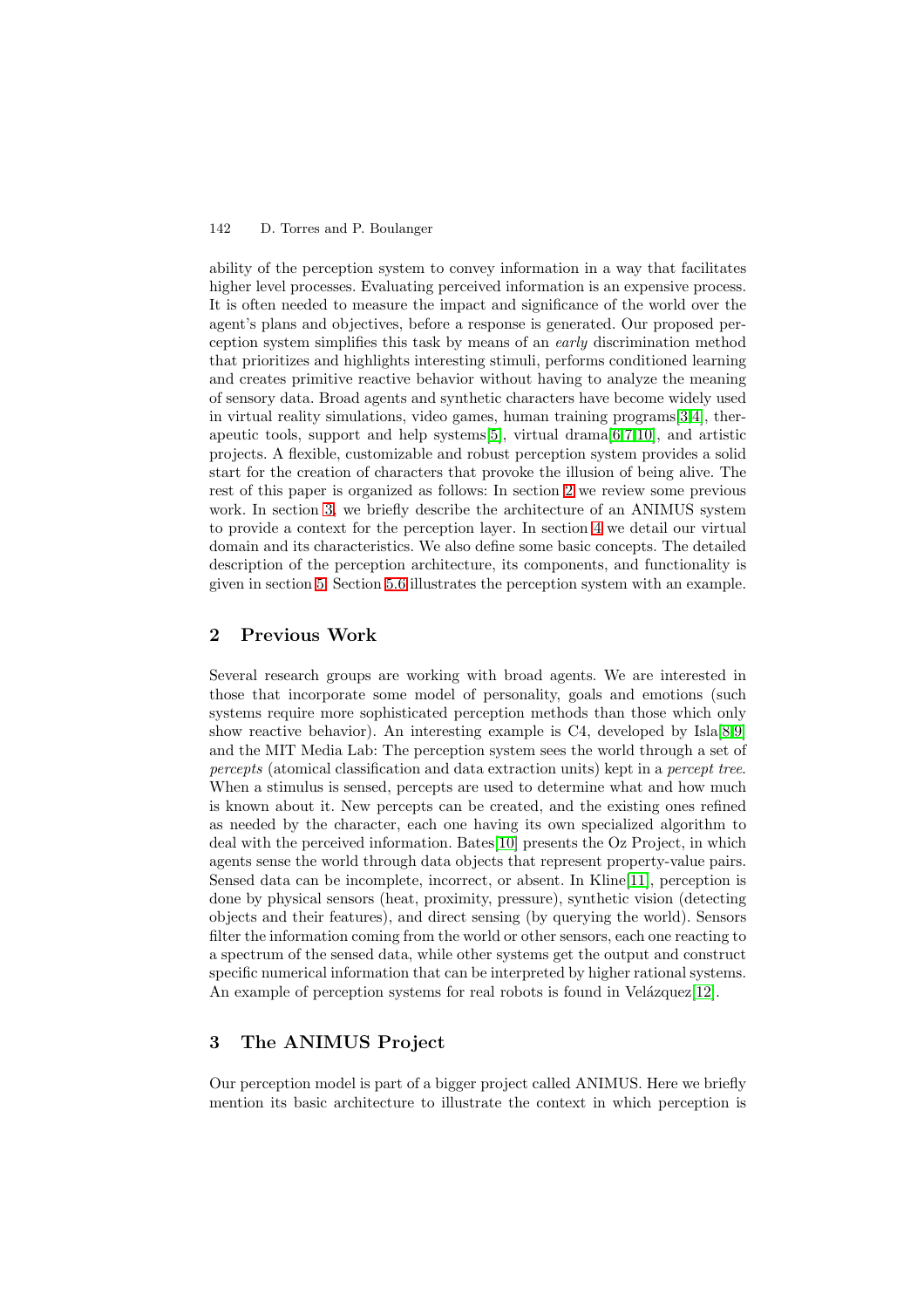<span id="page-2-0"></span>done and how it interacts with other parts of our synthetic characters. An AN-IMUS creature is a synthetic character composed of three main layers, namely **Perception** layer (described in this paper), **Cognition** layer, and **Expression** layer. The Cognition layer is a set of high-level systems that allow the character to have goals, emotions, personality, and social and rational behavior. This layer processes all information coming from the perception layer and orchestrates the actions of the expression layer. The Expression layer is a **Pose-based** animation engine similar to the ones in Isla[\[8\]](#page-9-0) and Downie[\[13\]](#page-9-0). It renders a 3D graphic representation of the character and creates animations in real time to express the inner states of the creature. The Perception layer has direct connections to both the Cognition and Expression layers. An ANIMUS character can be human, animal, or otherwise.



**Fig. 1.** The basic layout of the Virtual Environment

## **4 The Virtual Environment**

**Basic Definitions.** The basic layout of the Virtual Environment can be seen in Fig. 1. It contains a number of *Virtual Characters*, the *Virtual World Agent* and an optional avatar representation of the *human user(s)*. Virtual characters are ANIMUS creatures as described in Section [3.](#page-1-0) The basic information primitive is called *feature*, a concept-value pair similar to what we find in Bates[\[10\]](#page-9-0), representing something that can be sensed by a character. Features range from physical properties like color, weight, temperature and volume intensity, to more complex concepts like pain, hunger, and fatigue. When a feature is produced by a character it is called a *stimulus*. A *stimuli* is the set of stimulus expressed by a character at a given time.

**Information Exchange.** The *Virtual World* is an agent that keeps track of all existing characters and administrates a *blackboard* with the set of all stimuli at time  $t$ . It also synchronizes the activity of the characters by calling them to update their perception system a certain number of times per second. The Virtual Environment has any number of characters interacting in real time between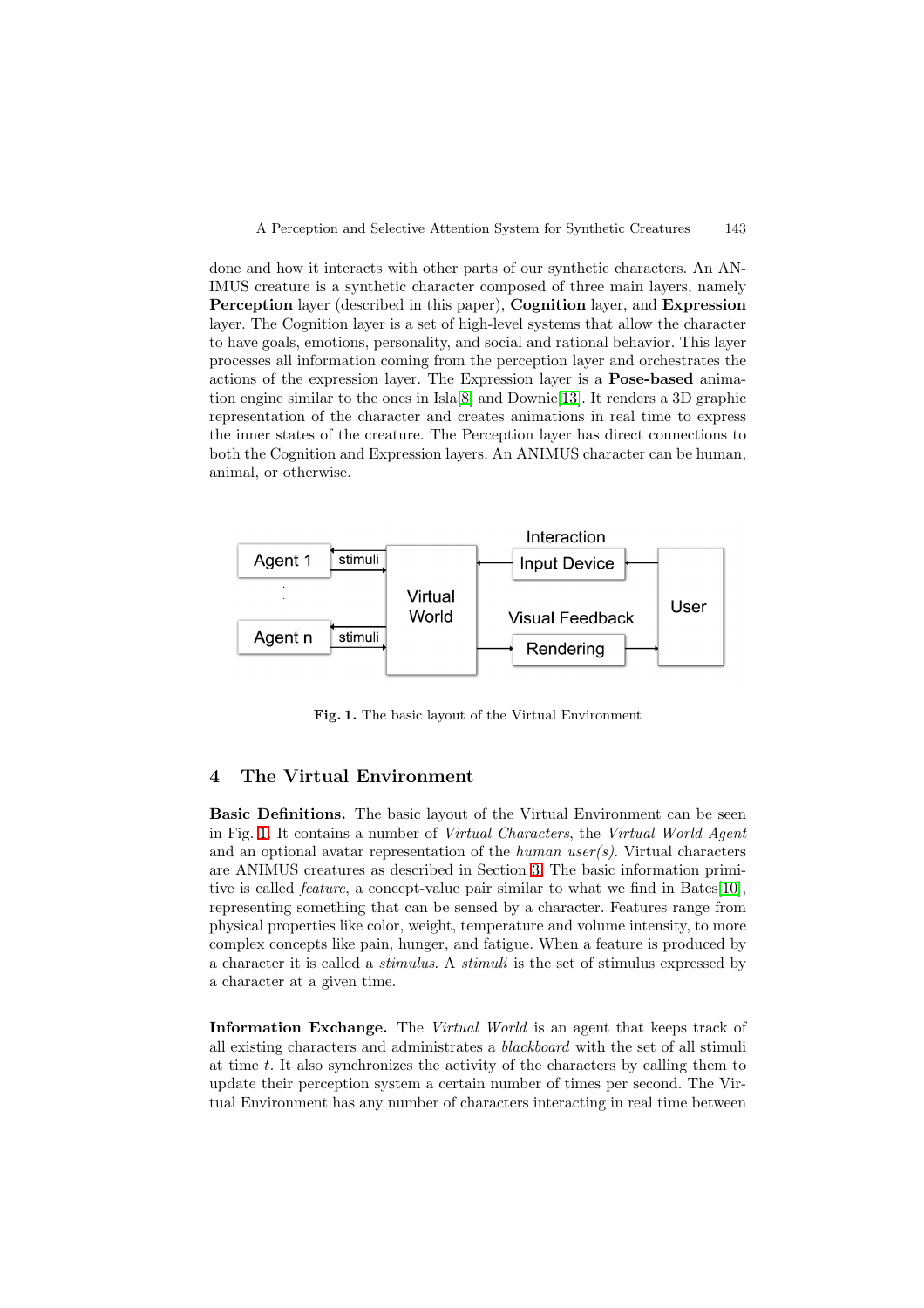<span id="page-3-0"></span>themselves and the human users. When a character needs to perceive its environment, stimuli is obtained from the blackboard or by directly querying other characters. The perceived information usually contains noise or transformations induced by the Virtual World in order to make it *relative* to the character<sup>1</sup>. One stimuli is updated by each character and posted in the blackboard for other characters to see. This perception-reaction-expression information cycle repeats for the duration of the simulation.

# **5 A Selective Attention and Perception Layer**

The objectives of the Perception Layer are:

- 1. To serve as an entry-point for the world, thus letting the character perceive its environment.
- 2. To segment, discriminate, and prioritize information to bias the attention of the creature toward salient stimuli.
- 3. To implement reflexes as an automatic response to certain stimuli
- 4. To perform low-level conditioned learning

The possibility of creating a selective attention model without having to analyze the meaning of perceived information was inspired from the concepts of *early* and *late* selection of human perceptual processing[\[18\]](#page-9-0). Early selection suggests that attention can be directed before the perceived information is semantically processed, by blocking some stimuli and preserving others. Late selection states that attention comes after the correct evaluation of information by high-level cognition systems. It was later proposed that early selection would not completely block certain stimuli, but only degrade or attenuate it before it would reach higher levels of cognition. Our perception layer is an early selection system. This creates faster response times and resource optimization since higher AI evaluation algorithms only process important information, while the rest of the stimuli remains available for late selection.

# **5.1 System Architecture**

The modules of the Perception System are illustrated in Fig. [2.](#page-4-0) At each perception frame, the input to the Perception layer is a set of stimuli from other agents and the world. The output is a set of *prioritized* stimuli to the high level cognition system of the character. The *Reflex Agents* module can also trigger automatic reflex responses as a reaction to the perceived information.

 $1$  This principle is called *sensory honesty*. If two characters are on the same side of a wall they are able to see each other, but if one is placed at the other side, they will not be able to know their position, even though it is contained on the blackboard.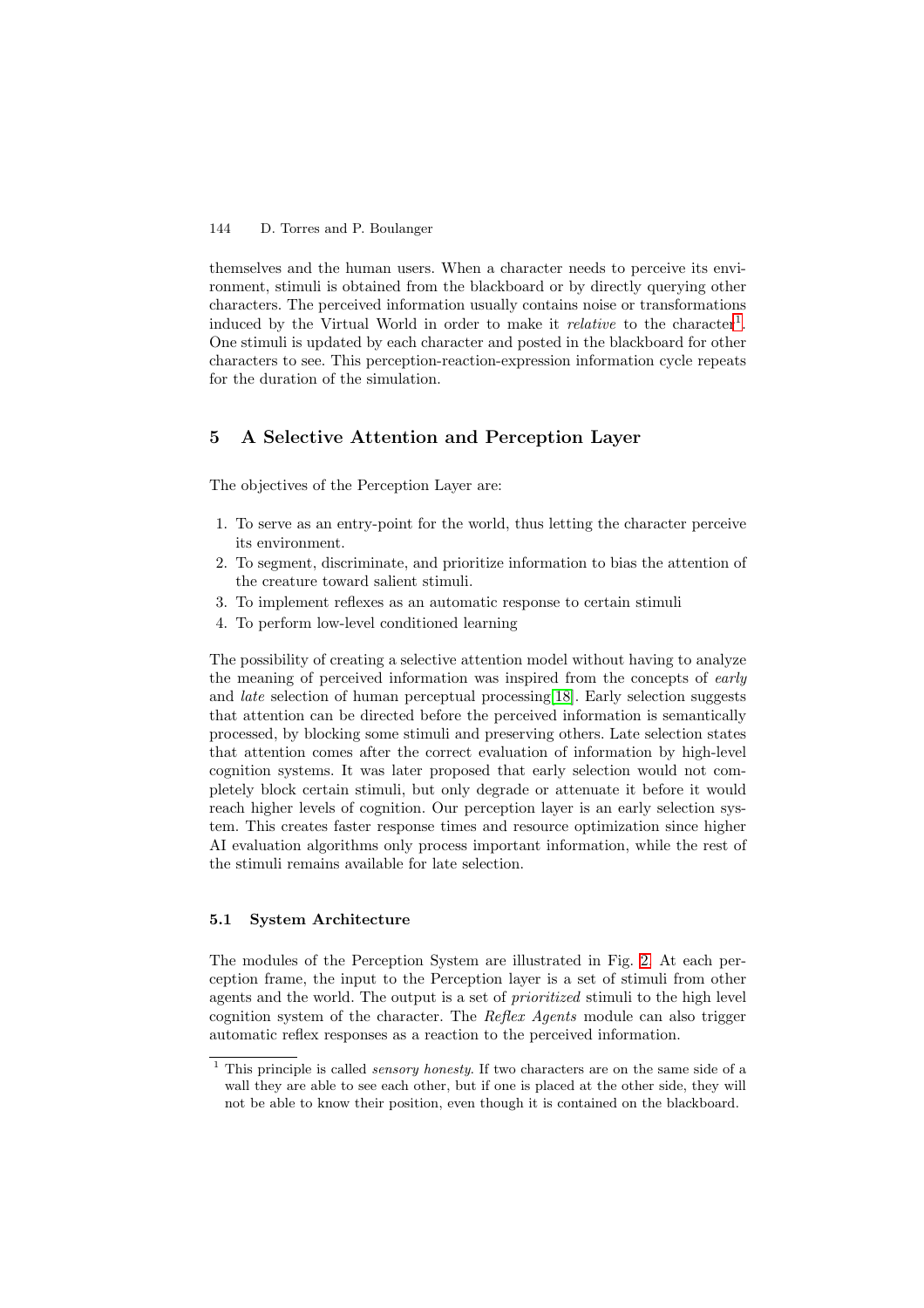<span id="page-4-0"></span>

**Fig. 2.** The architecture of the Perception Layer

#### **5.2 The Attention Network**

The functionality of the Attention Network is inspired by Koch[\[16\]](#page-9-0). Each neuron contains an input weight  $w_i$  where  $0 \leq w \leq 1$ , and a threshold  $\theta_i$  initially set to 0, and responds to a particular stimulus that may or may not be contained in the stimuli set. When a stimuli enters the network, the net input for a matching neuron is  $v_{i_t} = x_{i_t} w_i$ , where  $x_{i_t}$  is the magnitude of stimulus i at time t, and the output is an excitation level determined by  $I_i = (v_{i_t}, \theta_i)$  (Usually a sigmoid function) if  $v_{i_t} < \theta_i$  and  $I_i = 1$  otherwise. There are features that can only be produced as a combination of other features (like pain, for example), thus the excitation output of some neurons is linked to other neurons, creating the network. Both the input weight and the threshold of each individual neuron changes as a function of entrant stimuli and time, giving the neuron short-term memory characteristics. A learning rate  $\eta_i, 0 \leq \eta \leq 1$  controls how fast the threshold adapts to the magnitude of the stimulus, and the function  $\gamma(w_{i_t}, \sigma_i)$ , usually a parabolic or sigmoid decay, makes the input weight converge to 0 in  $\sigma_i$  frames if the input remains constant or less than the current threshold. The output of the Attention Network is an **attention stimuli** composed of the excitation magnitude of each triggered neuron. The careful selection of attention neurons and network design determines the perception capabilities of the creature. One basically controls *what* can be sensed and *how* sensible this information is. Like in real biological systems, some creatures will be able to note features ignored by others, creating a more realistic behavior and a more flexible tool for building original characters.

#### **5.3 The Variation Module**

The Variation Module is a set of variation units based on the *Inhibition of Return*[\[18\]](#page-9-0) effect observed in human perception, which suggests that recently attended stimuli is inhibited over time. The perception of a given stimulus is inhibited when its variation is greater than a certain frequency factor<sup>2</sup>. We say that a stimulus produced change from one perception frame to the next one

<sup>2</sup> Such factor must be greater than 1 and smaller than the current perception rate.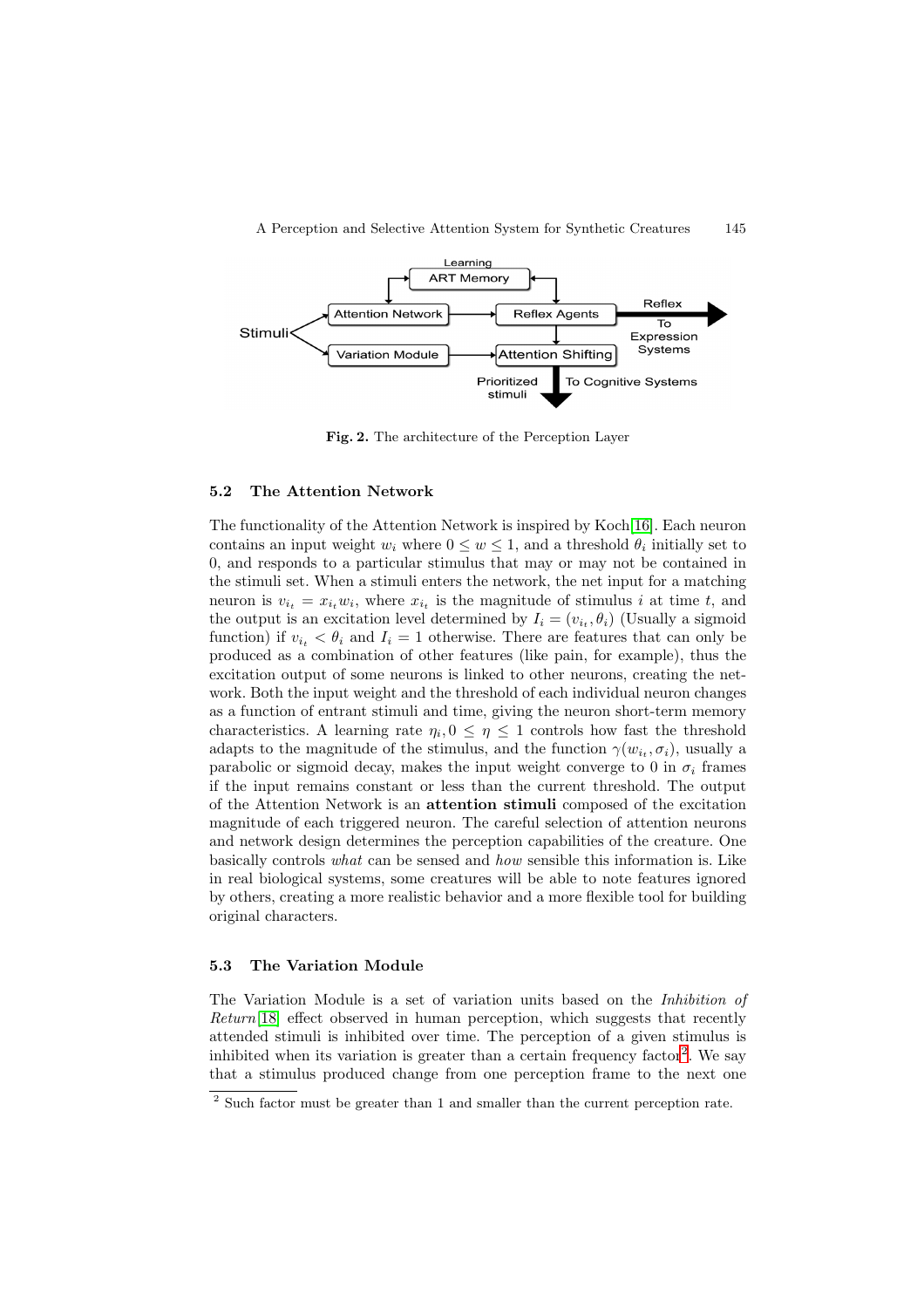if the absolute difference of their magnitudes is less than a threshold value. The output of a variation unit is 1 if variation is detected for its corresponding stimuli and the current variation rate is less than the frequency factor, and 0 otherwise. This inhibits interest in strongly repetitive phenomena like an object oscillating with constant frequency, while biasing attention to more unique events like a lightbulb that suddenly goes off. The output of the Variation Module is a **variation stimuli** composed of the magnitudes of all variation units triggered by the perceived stimuli.

## **5.4 Reflex Triggering**

The Reflex Module is a set of *Reflex agents*. Each reflex agent is an independent unit containing two elements: a reflex stimuli and a reflex function. The reflex stimuli is a purposely chosen combination of features with attention magnitudes, and the reflex function is a unique procedure in terms of the features in the reflex stimuli. When a reflex agent finds a close correspondence between its reflex stimuli and some attention stimuli coming from the Attention Network, the original magnitudes of the perceived stimuli become the parameters of its reflex function, generating a carefuly designed reflex. Each agent handles the creation and behavior of such reflex in its own particular way, allowing flexibility and originallity between characters. In Fig. 3, an ANIMUS character perceives bullets fired by the user. When a bullet is close to its body, an evasive reflex agent appraises speed and proximity to move the body away from the bullet. This animation demonstrates that by simply using reflex agents we can create characters with interesting reactive behavior.



**Fig. 3.** An ANIMUS character with a simple reflex agent that moves the body away from bullets

# **5.5 Learning**

The Conditioned Memory module is a set of ART units. For each reflex agent that has triggered a response, there exists a unique ART model that synthesizes a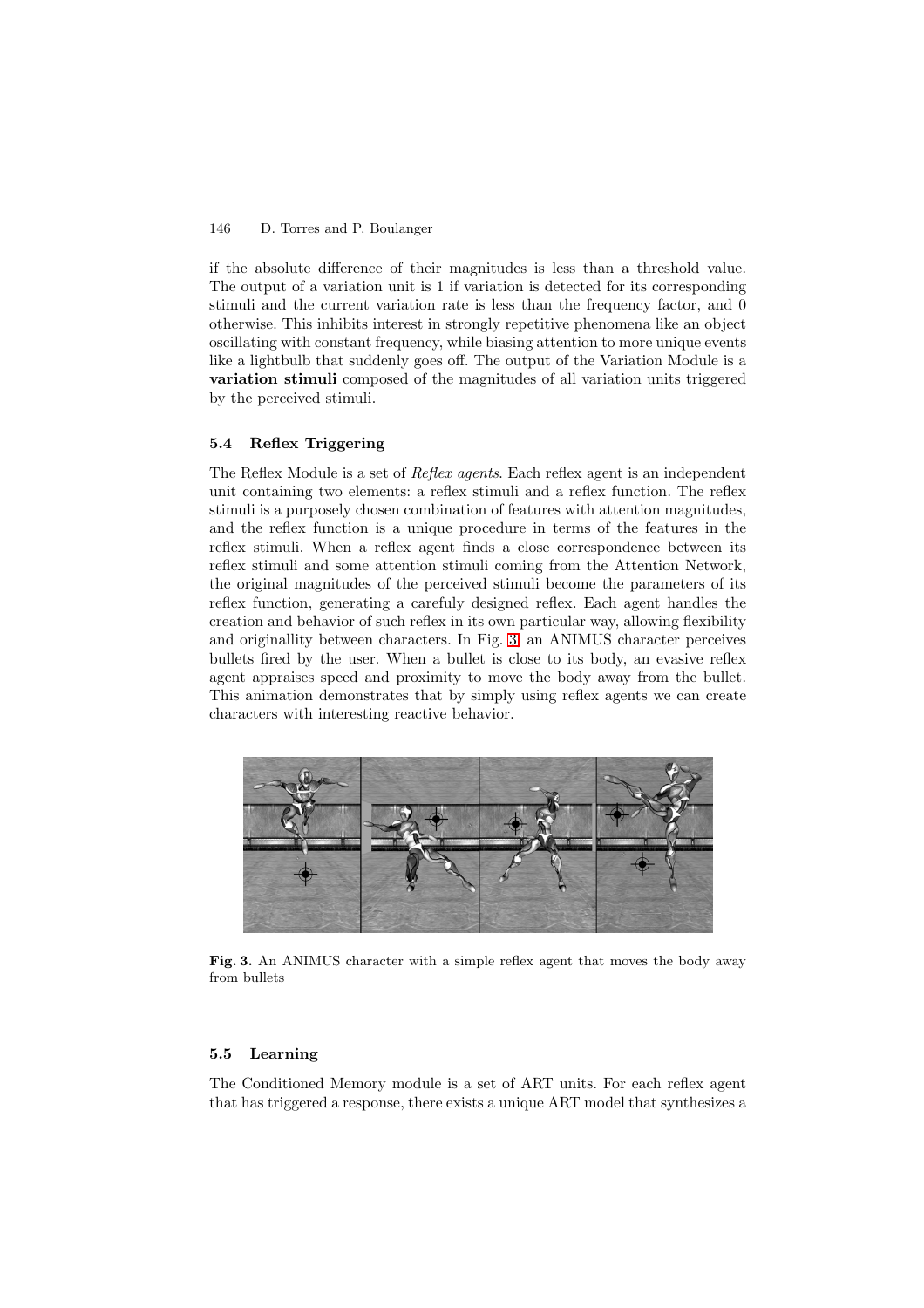<span id="page-6-0"></span>sample of the stimuli at the time the reflex was produced. This module is based on work by Mumford[\[14\]](#page-9-0) and follows the suggestion that events in the environment are not arbitrarily produced but are due to hidden variables. Synthesizing coded signals for the creation of comparison points in a feed-forward, feed-backward structure helps to create knowledge about such hidden variables and hopefully teach the character to react in response to certain stimuli.

To explain the functionality of this module consider the case of *Pavlov's dog*. Pavlov discovered that dogs could be trained to salivate in response to the sound of a bell. The training consisted on simultaneously presenting the stimuli of a bell and a piece of meat to the dog. After some time, the dog relates the sound of the bell to the appearance of the meat and salivates in preparation for the feast. Similarly, our virtual dog perceives the meat and its features, triggering the salivation reflex. The conditioned memory keeps a synthetic version of the stimuli (containing both the signals from the food and the bell). After some reinforcement (done by repeating the scenario to the dog) the weight of the synthesized stimuli is enough to elicit the salivation reflex with only the presence of the bell. This happens because the bell's stimuli matches, to some extent, the template contained in the ART model of the salivation agent. In other words, the virtual dog "suspects" they are related and therefore triggers the agent. When the food appears to confirm this relation, the ART model gets updated and the bell's stimuli creates a closer match next time it is perceived.

The Attention and Variation stimuli are analyzed in the **Attention Shifting** module in order to prioritize the perceived stimuli before it is presented to the high lever cognition systems.

#### **5.6 Alebrije: A Working Example**

To demostrate the simplicity and functionality of the Perception Layer we have created a simulation called **Alebrije**. It consists of a main character (a lizard-like creature named *Alebrije*<sup>3</sup>) and a number of *Noise Insects*, whose only function is to emit noise as they are moved by the user or the computer. Alebrije has a perception network that responds to noise, and a reflex agent that makes him turn and face whatever stimulates his attention. The only behavior policy is that Alebrije stays awake as long as something interesting is happening and otherwise goes to sleep. Once the scenario is set the user can create any number of noise insects and move them in the virtual world. Alebrije is free to react to those who best stimulate his attention. For this experiment we use 2 noise insects: one oscillates in a cyclic fashion by the computer, while the other is controlled by the user. The perception rate is set to 20 samples per second, variation threshold is 4 samples/sec, and the decay for the noise-sensible neuron is set to 30 samples. Fig. [4](#page-7-0) shows the noise magnitude along 350 frames as it is created by both insects. The dotted line belongs to the automated noise insect and the continuous line is the user-controlled insect. We will refer to the computer insect as  $C_1$ , and the

<sup>3</sup> Alebrije is a term used by some Mexican artisans to describe a particular kind of imaginary creature.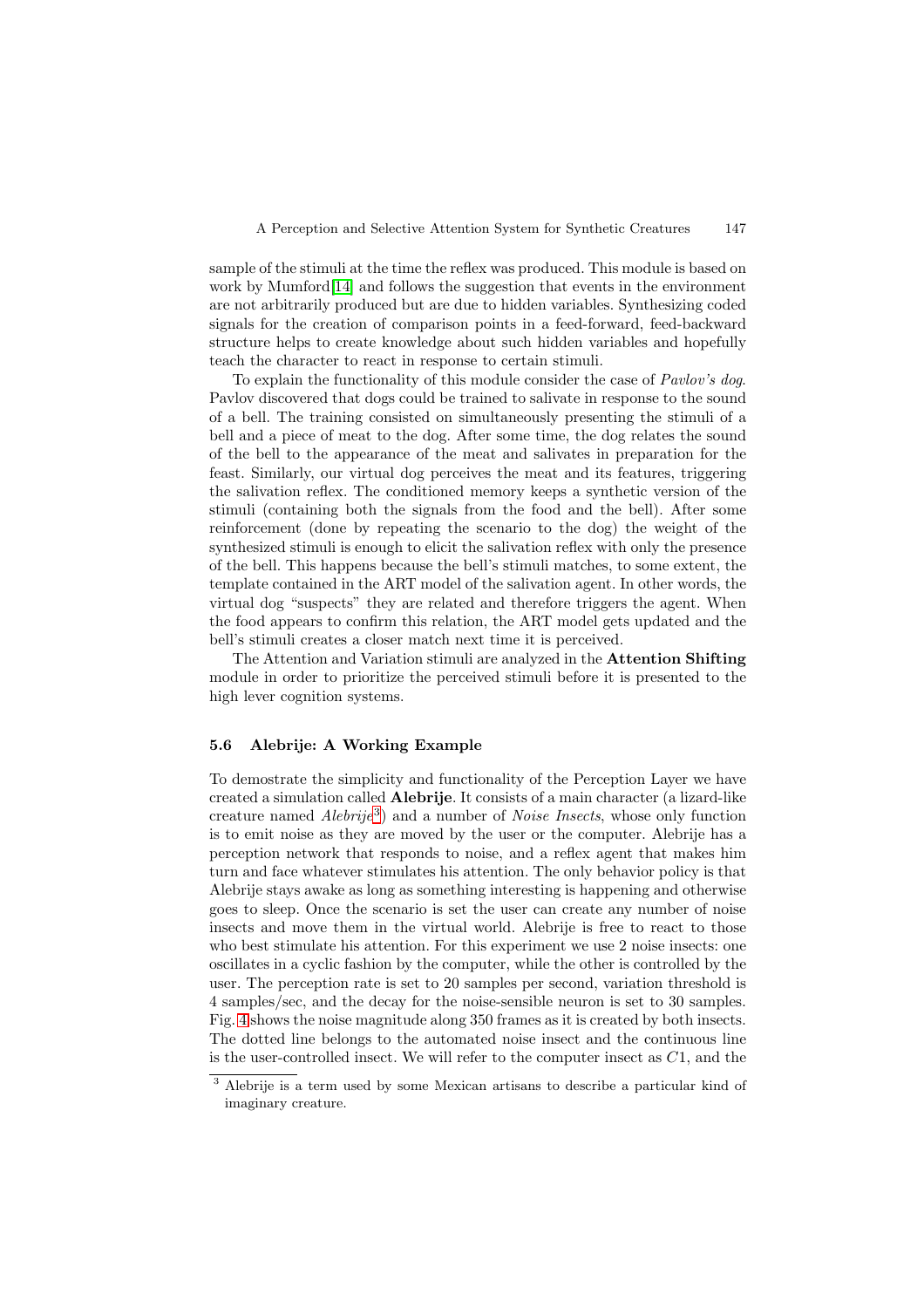<span id="page-7-0"></span>human controlled insect as C2. At this time, the ART memory module is not completely implemented so this experiment will not reflect its features.



**Fig. 4.** The unmodified noise stimuli created by the insects.



**Fig. 5.** Reaction to both stimuli by Alebrije's Attention Network



**Fig. 6.** Reaction to both stimli by Alebrije's Variation Module

When C1 begins to move, a stimuli with its noise magnitude is perceived by Alebrije's Attention Network. The noise neuron is excited with an output of aproximately 1 since its initial threshold is 0. The Variation Module detects the change and also produces 1. The reflex stimuli of the "stare" reflex agent is set to trigger when  $noise_t > 0.7$ , so Alebrije wakes up and stares at C1. At this point,  $w_{noise}$  begins to decay and  $\theta_{noise}$  becomes equal to the perceived noise. As C1 keeps changing more than 4 times per second for the rest of the simulation, the Variation Module output quickly becomes 0 for this creature and never finds occasion to change. The cyclic peaks of noise produced by C1 take Alebrije's noise neuron to produce the output we observe in Fig. 5 until the weight decay causes the neuron to *adapt* to this pattern and its output converges to 0 after frame 100. At this point Alebrije looses interest and goes back to sleep. C2 joins the simulation at frame 135 with a noise magnitude two times greater than  $\theta_{noise}$  (which had adapted to the peak noise of C1). The noise neuron reacts and outputs 1, adjusting its w and  $\theta$  values. The Variation Module also recognizes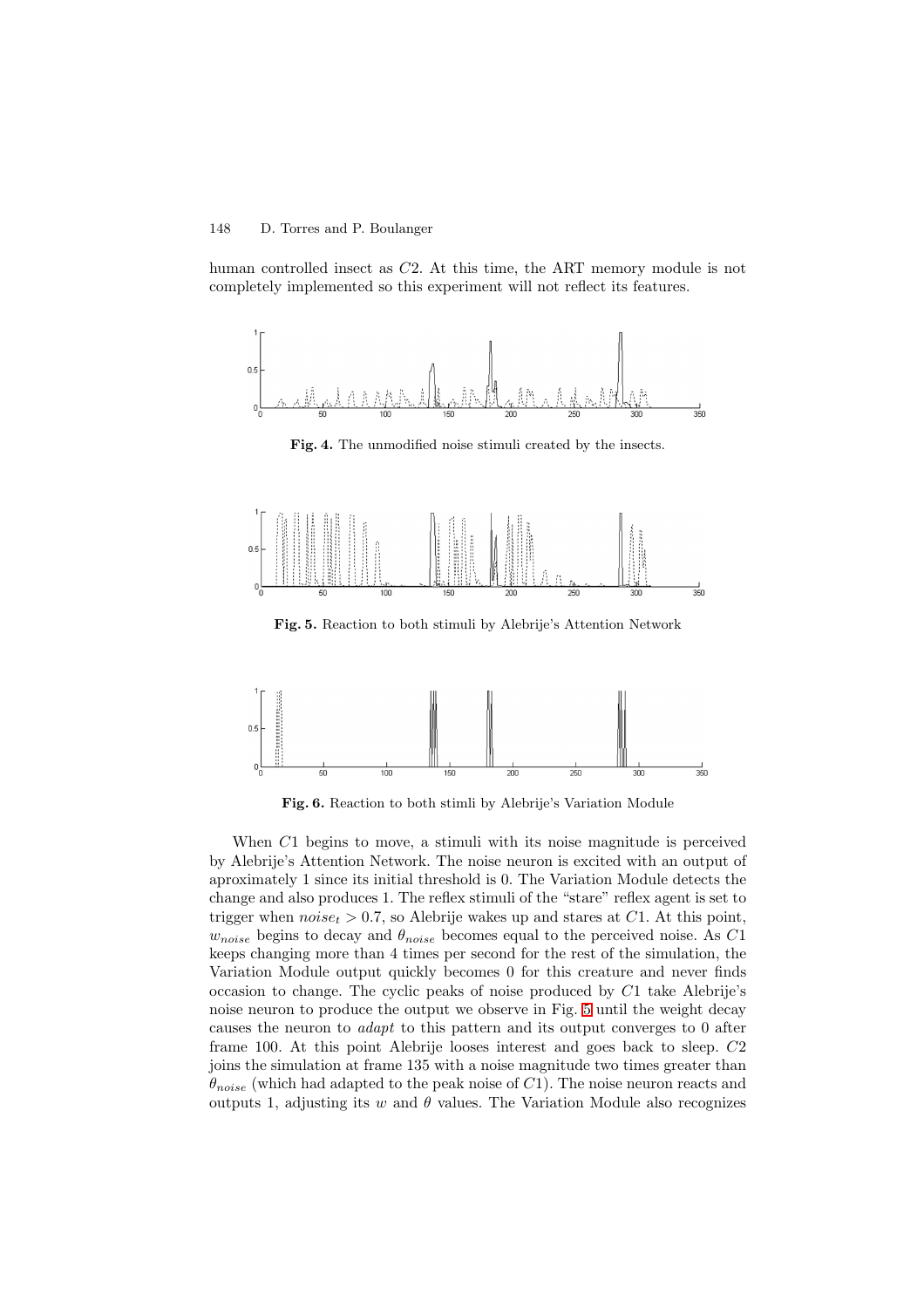<span id="page-8-0"></span>the change and outputs 1 for C2, but remains in 0 for C1. Alebrije wakes up and turns to face C2, which immediately stops moving. Alebrije then turns to  $C1$  since its noise magnitude is higher in comparison to  $C2$  (which is now static) but around frame 170 the noise neuron adapts again and Alebrije goes to sleep. This same event repeats two more times at frame 178 and 284. Since C2 has a lower variation rate, the Variation Module outputs 1 every time it moves. If at frame 284 (when  $C2$  moves for the last time)  $C1$  and  $C2$  had produced the same magnitude, the variation stimuli would have broken the tie favoring  $C<sub>2</sub>$ , taking Alebrije to consider it *more interesting*.



**Fig. 7.** The Alebrije character while sleeping (left), looking at computer's insect (center) and turning to face the user's insect(right)

# **6 Conclusions and Future Work**

We have briefly described the ANIMUS architecture in order to provide a context for the Selective Attention and Perception System. We defined the basic units of information involved in the Virtual Environment, as well as the dynamics of the data flow and the different modules used to allow communication between characters and the user. The general architecture of the Perception System was explained and each one of its components analyzed in depth. A sample scenario was described along with its configuration and dynamics to show the system in a working case. We are pleased with the obtained results from our Perception System and believe it successfuly accomplishes its original requirements. As the Conditioned Learning Module is still not completely implemented, future work will include finishing this module and preparing test scenarios to stress the features of the system. There are many configuration variables that have to be manually adjusted at this time to get the optimal results in different characters, a group of templates will greatly save time and provide a starting point for the design of new synthetic creatures.

### **References**

- 1. The ANIMUS Project: A Framework for the Creation of Emotional and Rational Social Agents. http://www.cs.ualberta.ca/˜dtorres/projects/animus Computing Science Department, University of Alberta.
- 2. Thomas, F. and Johnston, O. Disney Animation: The Illusion of Life. Abbeville Press, New York. 1981.